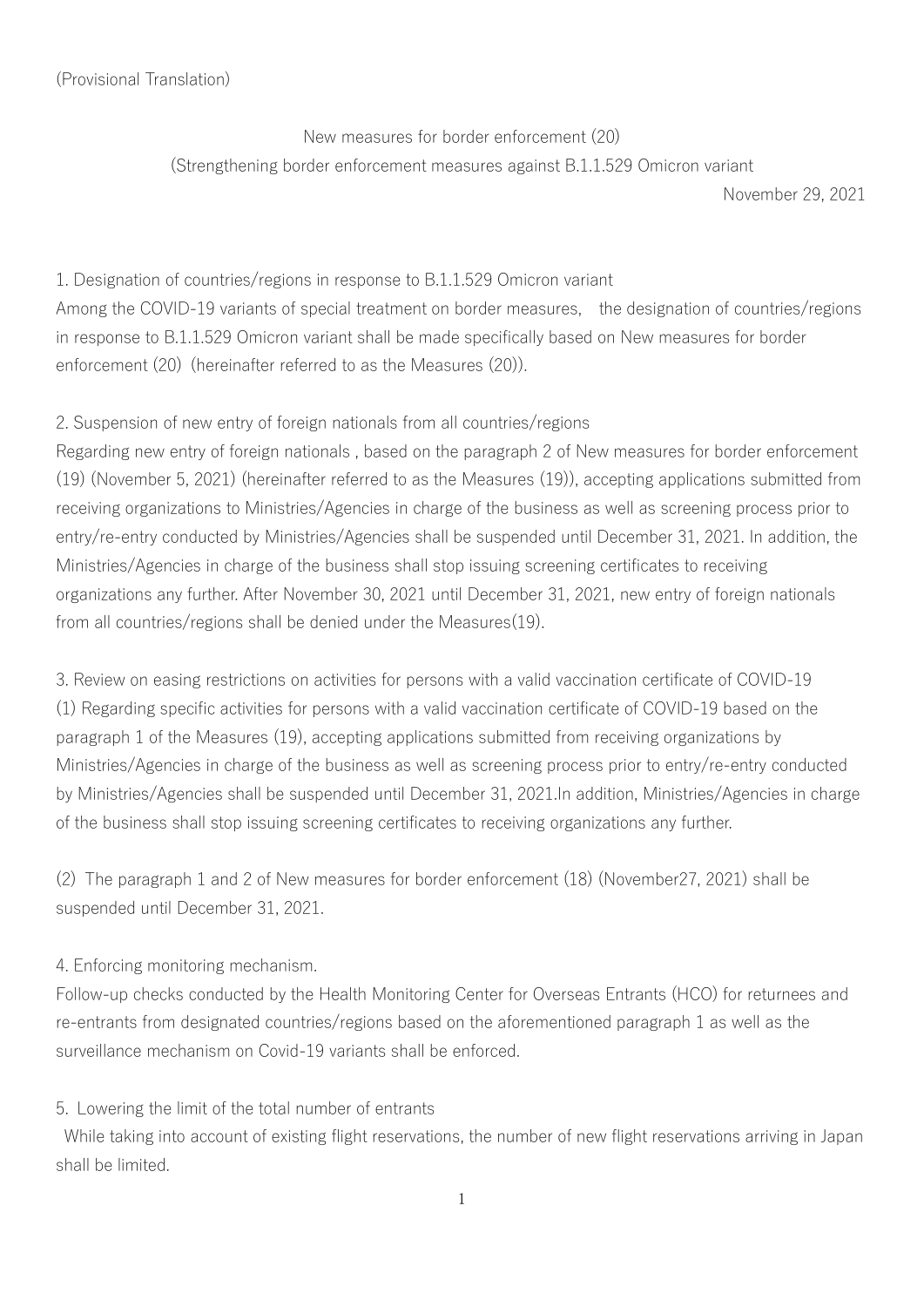(Provisional Translation)

(Note 1)The paragraph 1 of the Measures (20) shall be implemented from 0:00 am (JST) on November 30, 2021.

(Note 2)Regarding designated countries/regions of the paragraph 1 of the Measures (20), the designation of designated countries/regions by the Measure as well as modification and cancellation of the designations will be announced in the specific attachment form whenever the Ministry of Foreign Affairs and the Ministry of Health, Labour and Welfare of Japan so confirm in each time.

(Note 3) The paragraph 2 of the Measures (20) shall be implemented from 0:00 am (JST) on November 30, 2021. However, this measure will not apply to foreign nationals newly entering Japan, who departed foreign countries before 0:00 am (JST) on November 30, 2021 and arrive in Japan after the designatedtime.

(Note 4) The paragraph 3 (1) of the Measures (20) shall be implemented from 0:00 am (JST) on November 30.

(Note 5) Based on the paragraph 3 (1) of the Measures (20), specific activities applied for returnees and Reentrants based on the paragraph 1 of the Measures (19) will not be permitted for those arriving after 0:00 am (JST) on December1, 2021

(Note 6) The paragraph 3 (2) of the Measures (20) shall be implemented from 0:00 am (JST) on December 1, 2021.

(Note 7) The paragraph 4 of the Measures (20) shall be implemented from 0:00 am (JST) on November 30, 2021.

(Note 8) The paragraph 5 of the Measures (20) shall be implemented from 0:00 am (JST) on December 1, 2021.

End